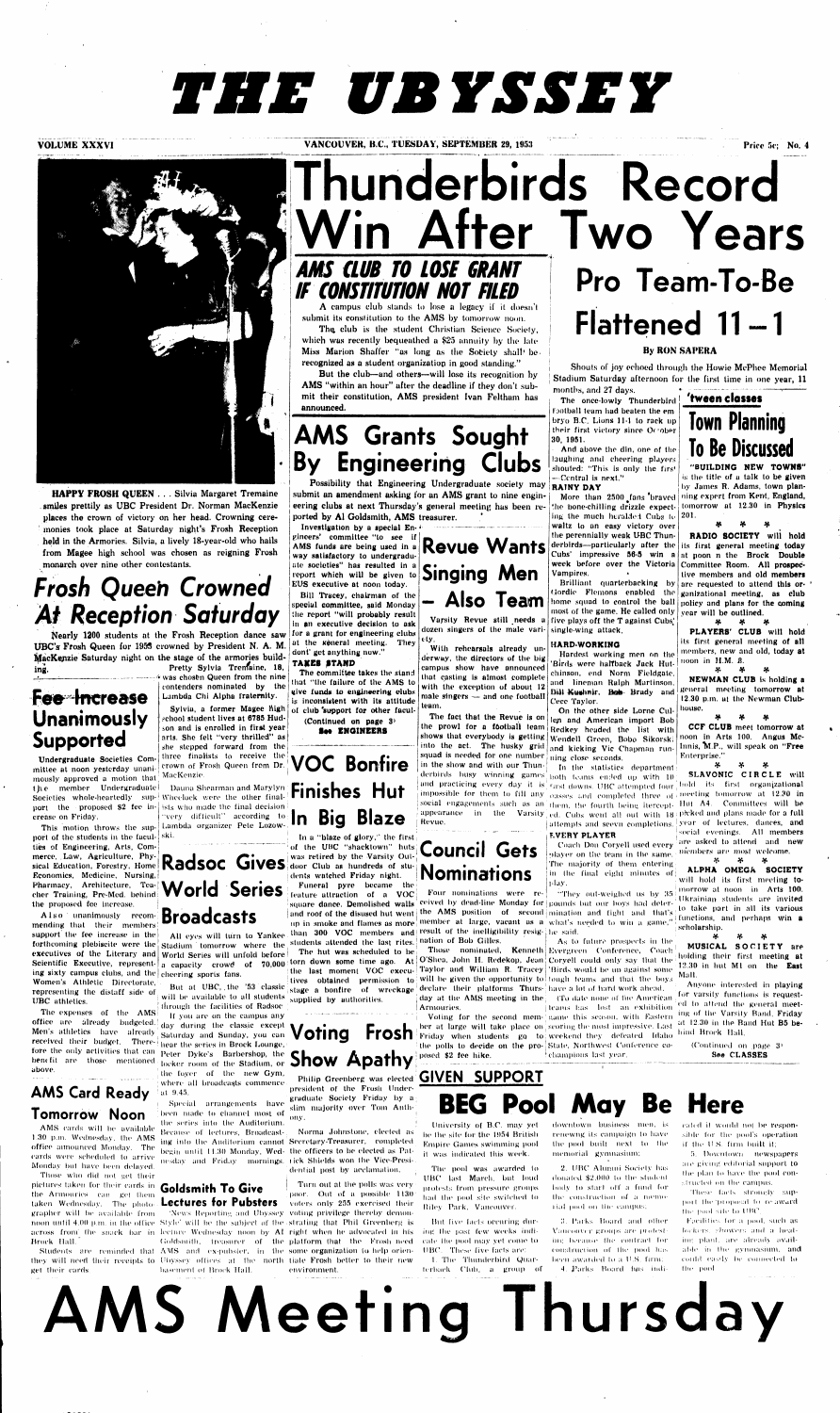# *THE UBYSSEY*

#### MEMBER CANADIAN UNIVERSITY PRESS

Authorized as second class mail, Post Office Department, Ottawa. Student subscriptions \$1.20 per year (included in AMS fees). Mail subscriptions \$2 per year. Single copies five cents. Published in Vancouver throughout the University year by the Student Publications Board of'the Alma Mater Society, University of British Columbia. Editorial opinions expressed herein are those of the editorial staff *>yl* The Ubyssey, and not necessarily those of the Alma Mater Society or the University. Letters to the Editor should not be more than 150 words. The Ubyssey reserves the right to cut letters, and cannot guarantee publication

| For Display Advertising            |
|------------------------------------|
| Phone ALraa 3253                   |
| EDITOR-IN-CHIEF ALLAN FOTHERINGHAM |
|                                    |
| City Editor, Ed Parker             |
| Photo Editor, Bob Kendrick         |
|                                    |

Senior Editor, this issue................................Charlie Watt

The treasurer of the Alma Mater Society has already stated that unless a fee increase is approved practically all extra-curricular activities will be curtailed in three years.

Reporters: Pete Pineo, Ray Logie, Ken Lamb, Rosemary Kent-Barber, Al Forrest, Bert Gordon, Anlee Brickman, Murray Brisker, Bob Bridge, Pat Walls. Sports:' Wallie Young, Bob Bergen, Nora Wheeler, Sylvia Wilson, Jim Carney and Stan Beck.

# **A Small Price**

On Friday of this week students will vote on the proposed \$2 fee increase and will decide if they wish to remain in the category of a small-time university or if they wish to maintain a student program worthy of the third largest university in Canada.

The forced adoption of an austerity budget this year is an indication that the promised curtailment may come sooner than the estimated three years.

By approving the fee increase students can give larger grants to the four organizations hit hardest by the smaller budget: Literary and Scientific Executive, Undergraduate Societies, Women's Athletic Directorate and the Publications Board.

LSE, perennial rivals of MAD in the struggle for recognition on the budget, were losers in the battle last year. If the fee increase is passed LSE can be satisfied and a source of campus friction can be removed.

The Undergraduate Societies, who represent every student on the campus, will receive a permanent grant if the referendum is passed.

A larger grant to WAD would prevent repetition of a policy which forced individual members of some women's teams to pay their own way on trips representing UBC.

The rigid divorce laws, part of the narrowness of our culture, often drive people lo further breaches of the fixed code, to frustration, or neuroses. Or force open accusations which turn private quarrels or obscenities into public gossip.

The Ubyssey, once published five days a week, has been relegated to the position of a weekly newssheet with editions on Tuesday and Friday. The same amount of advertising space which went into three editions last term is now crowded into the two remaining editions. The result has been seen—a four-page paper with approximately one and one-half pages of advertising.

Those of us who still stubbornly cling to the old rah-rah college idea were bitterly disillusioned Saturday afternoon in the stadium. Our beloved and much belabored Birds had just won their first football game in what seemed like three dozen light-years.

The sum of \$2 seems a small price to pay to restore our activities program to normal.

**Paging Dr. Kinsey** 

The dominant topic of the present century appears to be sex. The problems of dating, love, sexual relations, marriage and divorce are openly discussed in lecture rooms and bunkhouses, and read about in comic books and school books.

# **Collegiate** Handshaking

Everywhere people are questioning or defending our cultural norms. Sex is the topic of the day, as religion was of earlier days. Religion, a major part of our cultural inheritance, is no longer a single institution requiring conformity. Rather, it has diverged to a group of institutional forms, one or none of which an individual may choose or be environmentally determined to. And tbe binding force that makes the resultant culture stronger and more rational in its diversity, is freedom and toleration. In our society, with its diverging forms, freedom and toleration are essential to the welfare and happiness of its differing individuals. When that principle is more widely recognized as applicable to human relations pivotting on sex, we will have a more mature, less frustrating cultural environment. As rational beings it is time we considered the rightness or wrongness of our actions by a rational consideration of the particular situations and the probabilities of the results.

It may look awkward at first but remember that the end justifies the means. Now during an introduction, flex the fingers slightly to get them It is best to take a

This rather than judging by the measure of conformity to fixed unquestioned stand-

ards. Too long have we accepted standards which are neither universal nor infallible. That these standards are now being seriously questioned is evident from the frequency of the topic. The inevitable result is a variety of answers. ' *\** 

Anthropologists report many strange marriage and mating customs in different cultures. Probably all, with a conceit equalled

#### by our own, possess the "right" customs.

A bottle of Coca-Cola costs five cents wholesale. This left Ihe cafeteria with a 40 per cent markup in addition to bottles which were collected from tables, deposits unredeemed.  $\bullet$  ,  $\bullet$   $\bullet$   $\bullet$   $\bullet$ 

In our own culture, conformity carries with it unnecessary inhibitions and numerous frustrations. Divergence from the conventional norm brings censure, disgrace, guilt complexes, or ruined lives. With little Christian forgiveness and no recognition of the maxim, "Judge not ... " we disgrace and degrade unmarried mothers, sometimes driving thein to prostitution.

If we wish to prove our claims of rationality we should question the formerly unquestioned standards by which we judge our actions, we should have the toleration to allow others freedom where it does not infringe on our own rights.

> ROOM AND BREAKFAST FOR male students. 4620 W. 10th Phone Alma 0126-Y

> RIDERS WANTED FROM vicinity 25th and Cambie or 16th and Cambie. Phone Bill, FA. 5030-Y.

# **We're Disillusioned**

Briefly these activities are campaigning for a system of National Scholarships, arranging fifty Canadian Interregional student exchanges between UBC and Eastern Universities, an academic survey on the UBC campus this year, sponsoring speakers on the cambus who have a message of wide interest or who would not otherwise be heard at UBC and working for lower student costs in such matters as text books, rail and other forms of transportation and other activities that the Committee may adopt as a result of the National Convention or at the direction of the Students' Council.

The crowd went wild, the team went wild, everyone went home happy—but where did the goalposts go? The horrible truth is that they went nowhere, they remained standing.

This terrible omission of a post-game ritual was, in our minds, tragic. If we won our share

of games it would be permissible to occasionally leave the sticks stuck in the mud. But when UBC emerges triumphant from the gladiatorial grid arena, neither hell nor high spectators should keep those goalposts up.

We feel that the cost of new goalposts doesn't enter into the picture when we're dealing with our old friend, Student Lethargy-

Thunderbirds have a good chance of winning next Saturday. Let's see that this accident doesn't happen again.

Editor, The Ubyssey: It gave me great pleasure last spring to attend the New-

# **Coffee And Coke**

# Lessons In **LETTERS TO THE EDITOR**

By JERRY BROWN

As you approach your University career, it is important that you realize what you want to get out of University. We feel that one of the main and probably the most lasting things that we can pass along to you is the Correct Procedure for the Collegiate Handshake.

> **SIAA W. PENDER** (apposite Hotel Abbotsford) Phone PAcific 4711

Cynics may say, and rightly, what value is the Collegiate Handshake? We answer, the Collegiate Handshake will carry you through life. While mere facts, and the ability to think, may decrease with time, the Collegiate Handshake will brand you as a man of distinction to all with whom you come in contact.

While Dialectic Materialism, Psychological Hedonism or the proper way to approach Middigital Hair may get you your degree, the Collegiate Handshake will lead you up the ladder of life.

The first step in the perfection of this ability is, of course, ' a right hand, four sturdy fingers and a thumb. Never underestimate the power of a complete set of digits.

After this discussion of the apparatus we proceed in a true scientific style to the method. This right hand must always be in a position where it can j be raised to "shake-level" (a scientific term with which you will become more familiar).

We suggest seeing a western movie in which'the star carries his hand in a position which facilitates the withdrawal of the six-shooter. This position is similar to the one you must take to be really effective.

wide stance with the weight on the balls of the feet. When the intermediary says "Osiah, I want you to meet Archie Featheringhaw," you galvanize into action.

The right hand shoots up to the shake-level, fingers slightly spread, thumb cocked. Grasp Featheringhaw's right apendage with thumb and four digits and exert pressure. (This is known to scientists as "Getting a grasp of the situation"), Concurrently with the grasping goes a vigorous shaking motion somewhat similar to that of a Mix-Master. Unless Featheringhaw has gone to University, this handshake will leave him gasping. Random thoughts such as "Who in the hell is this bird?" and others will race through his nonplussed mind.

#### **Call For Help**  Editor,

This is the type of handshake that has many uses:— Meeting your girl's old man, meeting a prospective fraternity brother, or just greeting the credit manager of the Hudson's Bay Company.

We suggest that you practice this before a mirror at home, in classes and at various of the with adorn this campus. Never confuse the Collegiate Handshake with other imitations such as The Wet Fish Handshake, The Lingering Handshake, The Erogenous Handshake or the Old Fraternity Brother Handshake.

Judging by prices, the cafeterias operated by the University Food Services are slowly becoming the most exclusive eateries in town.

Not only has coffee gone up to a dime a cup. It seems that we are to bo graciously allowed to keep our pop bottles for a mere consideration of three cents.

Last year soft drinks sold for seven cents. Three cents more were collected as deposit on the bottles.

Now, however, the deposit system has been thrown out. Instead the food services have decided to sell the bottles for three cents at a fitly per cent profit. Furthermore, if you cannot be bothered to take the bottle off the campus, throw it in the sea or destroy it in some manner beyond redemption, the food service will pick up another two cents for a profit of five cents on one bottle of plain ordinary carbonated synthetically flavored water.

The case of coffee is just as remarkable. The cost of a cup of coffee including cream and sugar is about four cents. Of course, all of these figures do not include labor, capital amortization and other items of cost.

# CLASSIFIED

## HIDE WANTED FROM 59TH ANYONE INTERESTED IN

Ave. and Oak for 8.30. Phone Les at FR. 8645

car chain from 19th and Oak Monday to Friday for 8.3o lectures. Phone *CM* 2974

PASSENERS WANTED FOR 8.30 Monday to Friday from 33rd and Namimo. Alex Mac-Donald. Phone DE. 2701-Y.

CLEAN. FURNISHED ROOM in private home. Breakfast optional. 4792 Osier (32nd near Oak) CE. 0909.

The Ubyssey: The NFCUS Committee holds

regular meetings on Wednesdays of each week at 3.30 in the Board Room of the Brock. We would welcome any students who are interested in working on the activities of the Committee to these meetings.

We hope that as many as possible will avail themselves of the opportunity to work with us and that we will see you at our next meeting.

> Sincerely, Vaughan Lyon, NFCUS Chairman

port Beach Rowing Regatta in which Eights from the University of British Columbia participated. The University of British Columbia rowin g crews put on a very creditable exhibition despite the fact that they suffered under certain disadvantages. I enjoyed meeting many of the crewmen and particularly their coach, Mr. Frank Read, and I am looking forward to seeing the crews come down from the University of British Columbia again next year. I think there is much to be gained both for the University of British Columbia and for Canada to have our crews compete in this annual event and am convinced that rowing forms one of the very best mediums of inter-collegi-

ate competition. I am writing this letter in my capacity as an alumnus of the University of British Columbia.

Yours sincerely,

W. K. WARDROPER, Vice-Consul-in-Charge Canadian Consulate General

#### Bouquet

#### *Foreign Books*

We are specialists in the direct<sup>\*</sup> import of technical and scientific literature, manuals, textbooks, dictionaries, magazines, etc., from Germany, Switserland. Sweden, Austria. France. Italy and Holland. Ask us for any information about modern books from these countries. We can give you all details, price  $\lambda$  and we obtain your books quickly!

**Continental Book Centre**  The Home of the European Book

#### **TYPEWRITERS**  New and Used

#### STUDENTS!

Let me demonstrate our new and used models in your own home at any hour of the day or evening.

NESTOR ISSAKIDES

Consolidated Typewriters Ltd. 416 Richards Street Phone MArine 8047

**37 YEARS OF SERVICE TO THE UNIVERSITY OF BRITISH COLUMBIA, ITS FRATERNITIES AND SORORITIES.**  *THERE'S A REASON* 



# **Attention Students**

We have just received a large shipment of ultra-smart, American corduro y windbreakers and jackets.

We carry the largest stock of latest Americancollegiate-styled windbreakers and sports coats in all the newest fabrics . . . corduroy, nylon, gabardine, etc., etc. Our prices are positively the lowest in Canada.

PAY CASH AND PAY LESS

**ARMY & NAVY DEPT. STORES** 

Vancouver New Westminster